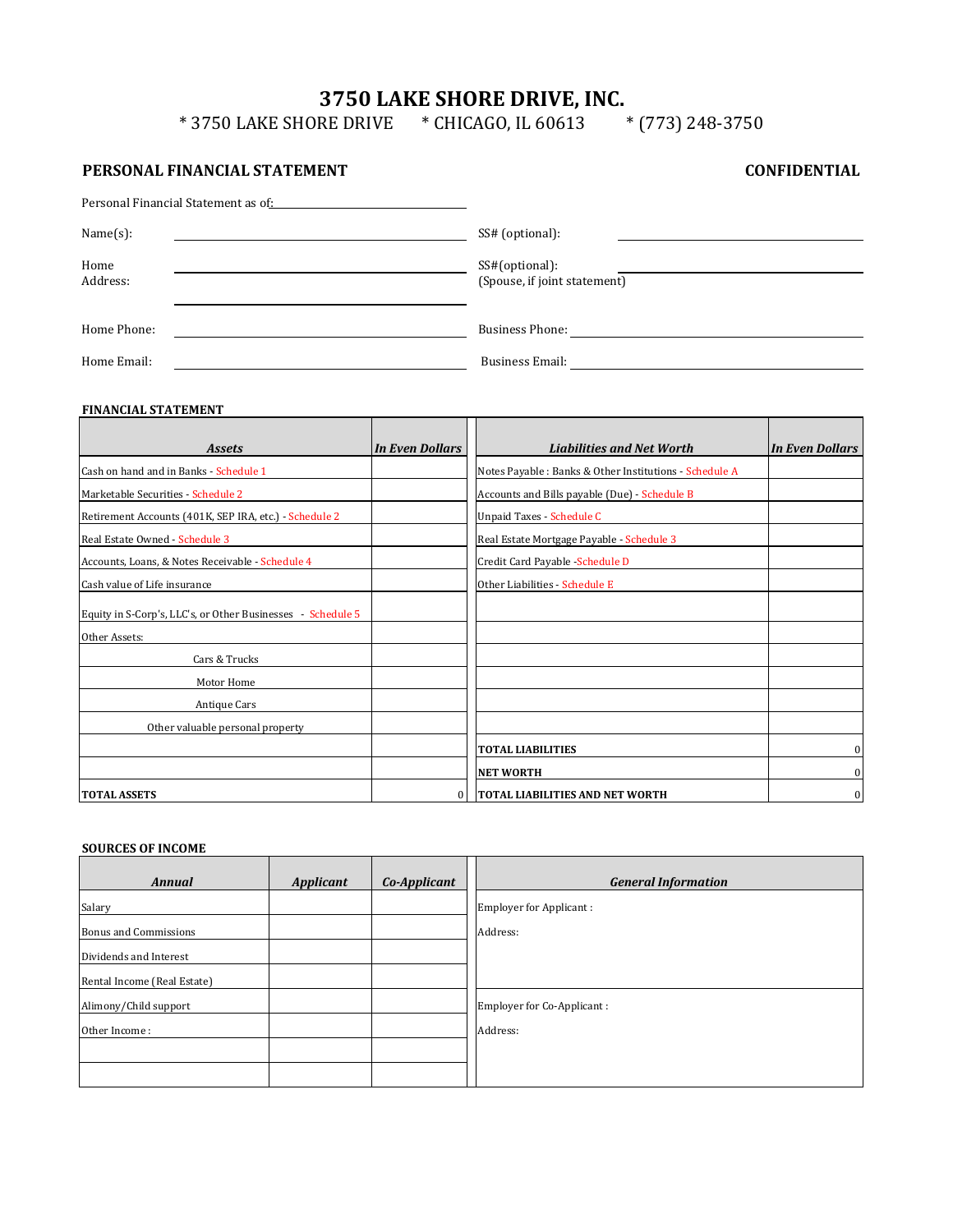#### **FINANCIAL STATEMENT SCHEDULES**

#### Schedule 1: Cash in Financial Institution Accounts

| Account Description/Account owner | Name of Bank | Current Balance |
|-----------------------------------|--------------|-----------------|
|                                   |              |                 |
|                                   |              |                 |
|                                   |              |                 |
|                                   |              |                 |
|                                   |              |                 |
|                                   |              |                 |
|                                   |              |                 |
|                                   | <b>TOTAL</b> |                 |

# Schedule 2. Marketable Securities and All other Publicly traded Investments ( 401K, IRAs, Stocks, Bonds, Mutual funds)

| Account(s) Description/Types of Investment | In Name of | Number of Shares | Cost | Market Value |
|--------------------------------------------|------------|------------------|------|--------------|
|                                            |            |                  |      |              |
|                                            |            |                  |      |              |
|                                            |            |                  |      |              |
|                                            |            |                  |      |              |
|                                            |            |                  |      |              |
|                                            |            |                  |      |              |
|                                            |            |                  |      |              |
|                                            |            | <b>TOTAL</b>     |      |              |

### Schedule 3. Real Estate Owned

|                                    | Please describe if it's Single Family/Multiple Family residency (for Residence home and Vacation home), and whether its Commercial/Land for Rental property. |          |        |          |        |              |
|------------------------------------|--------------------------------------------------------------------------------------------------------------------------------------------------------------|----------|--------|----------|--------|--------------|
| Property Type:                     | Residence                                                                                                                                                    | Vacation | Rental | Vacation | Rental | <b>TOTAL</b> |
| Ownership %                        |                                                                                                                                                              |          |        |          |        |              |
| (Must complete to enable formulas) |                                                                                                                                                              |          |        |          |        |              |
| Co-Owned with Spouse               |                                                                                                                                                              |          |        |          |        |              |
| <b>Property Address</b>            |                                                                                                                                                              |          |        |          |        |              |
| City, State, Zip                   |                                                                                                                                                              |          |        |          |        |              |
| Date Purchased                     |                                                                                                                                                              |          |        |          |        |              |
| <b>Purchase Price</b>              |                                                                                                                                                              |          |        |          |        |              |
| <b>Estimated Market Value</b>      |                                                                                                                                                              |          |        |          |        |              |
| 1st Mortgage Balance               |                                                                                                                                                              |          |        |          |        |              |
| Lender                             |                                                                                                                                                              |          |        |          |        |              |
| <b>Maturity Date</b>               |                                                                                                                                                              |          |        |          |        |              |
| Monthly payment of 1st Mortgage    |                                                                                                                                                              |          |        |          |        |              |
| All other Mortgages/Liens          |                                                                                                                                                              |          |        |          |        |              |
| Lender(s)                          |                                                                                                                                                              |          |        |          |        |              |
| Monthly Payment of Other Mortgage  |                                                                                                                                                              |          |        |          |        |              |
| Annual Property Tax/Insurance      |                                                                                                                                                              |          |        |          |        |              |
| Gross Monthly Rental Income        |                                                                                                                                                              |          |        |          |        |              |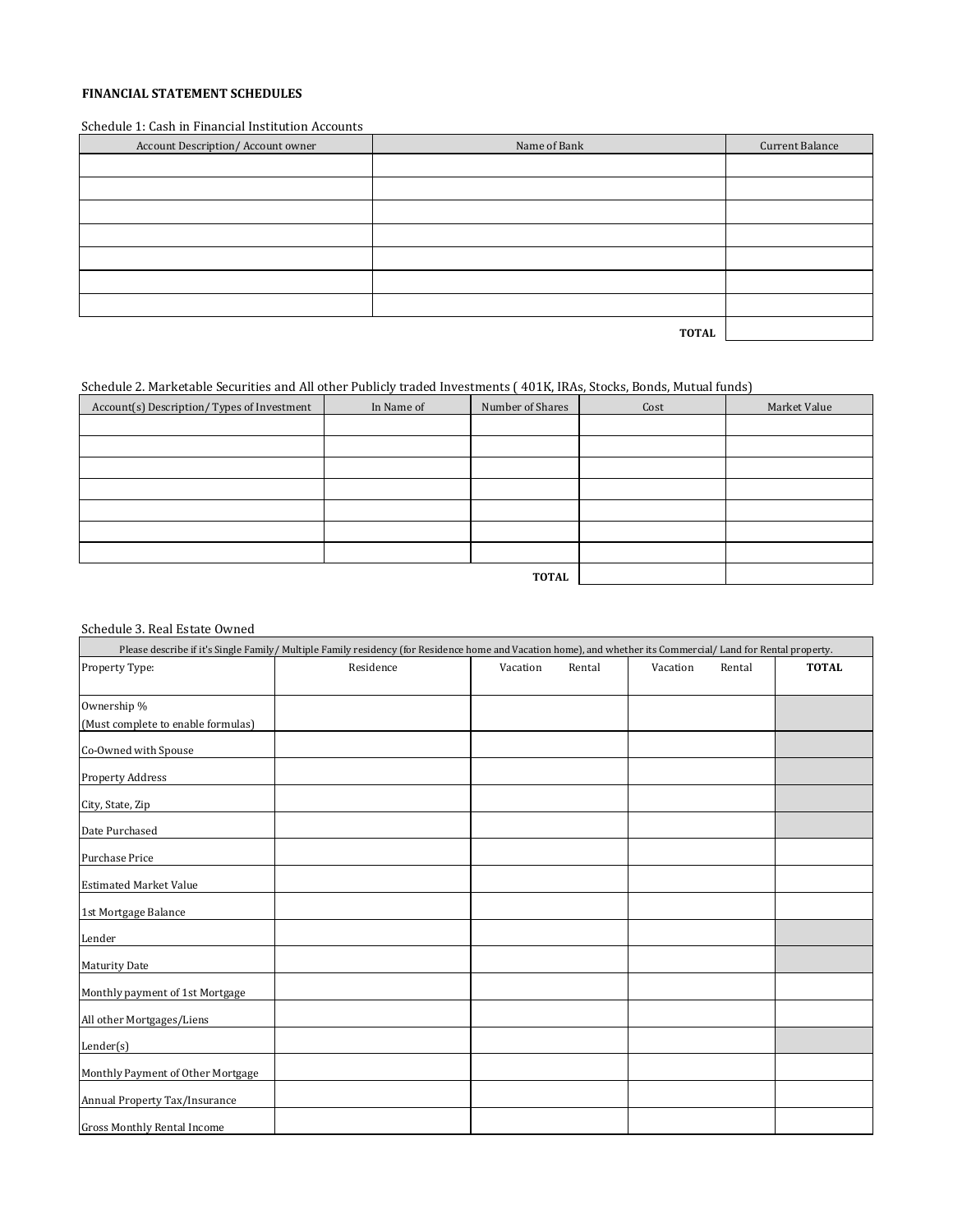### Schedule 4. Equity in S-Corps, LLC's, or Other Business

| <b>Business Name</b> | % of Ownership | <b>Basis of Valuation</b> | Valuation | Other Owner/Members |
|----------------------|----------------|---------------------------|-----------|---------------------|
|                      |                |                           |           |                     |
|                      |                |                           |           |                     |
|                      |                |                           |           |                     |
|                      |                |                           |           |                     |
|                      |                | <b>TOTAL</b>              |           |                     |

#### Schedule 5. Accounts, Loans, & Notes Receivable

| Name of Debtor | Age of Debt  | Maturity | Original Balance | <b>Balance Owing</b> | Monthly Payment | Secured By |
|----------------|--------------|----------|------------------|----------------------|-----------------|------------|
|                |              |          |                  |                      |                 |            |
|                |              |          |                  |                      |                 |            |
|                |              |          |                  |                      |                 |            |
|                |              |          |                  |                      |                 |            |
|                | <b>TOTAL</b> |          |                  |                      |                 |            |

## Schedule A. Notes payable (Banks and Other Institutes)

| To whom payable | Description  | Monthly Payment | Total Balance |
|-----------------|--------------|-----------------|---------------|
|                 |              |                 |               |
|                 |              |                 |               |
|                 |              |                 |               |
|                 |              |                 |               |
|                 | <b>TOTAL</b> |                 |               |

#### Schedule B. Accounts and Bills Payable

| To whom payable | Description  | Monthly Payment | Total Balance |
|-----------------|--------------|-----------------|---------------|
|                 |              |                 |               |
|                 |              |                 |               |
|                 |              |                 |               |
|                 |              |                 |               |
|                 | <b>TOTAL</b> |                 |               |

# Schedule C. Unpaid Taxes

| To whom payable | Description  | Monthly Payment | Total Balance |
|-----------------|--------------|-----------------|---------------|
|                 |              |                 |               |
|                 |              |                 |               |
|                 |              |                 |               |
|                 |              |                 |               |
|                 | <b>TOTAL</b> |                 |               |

### Schedule D. Credit Card Payable

| To whom payable | Description  | Monthly Payment | Total Balance |
|-----------------|--------------|-----------------|---------------|
|                 |              |                 |               |
|                 |              |                 |               |
|                 |              |                 |               |
|                 |              |                 |               |
|                 | <b>TOTAL</b> |                 |               |